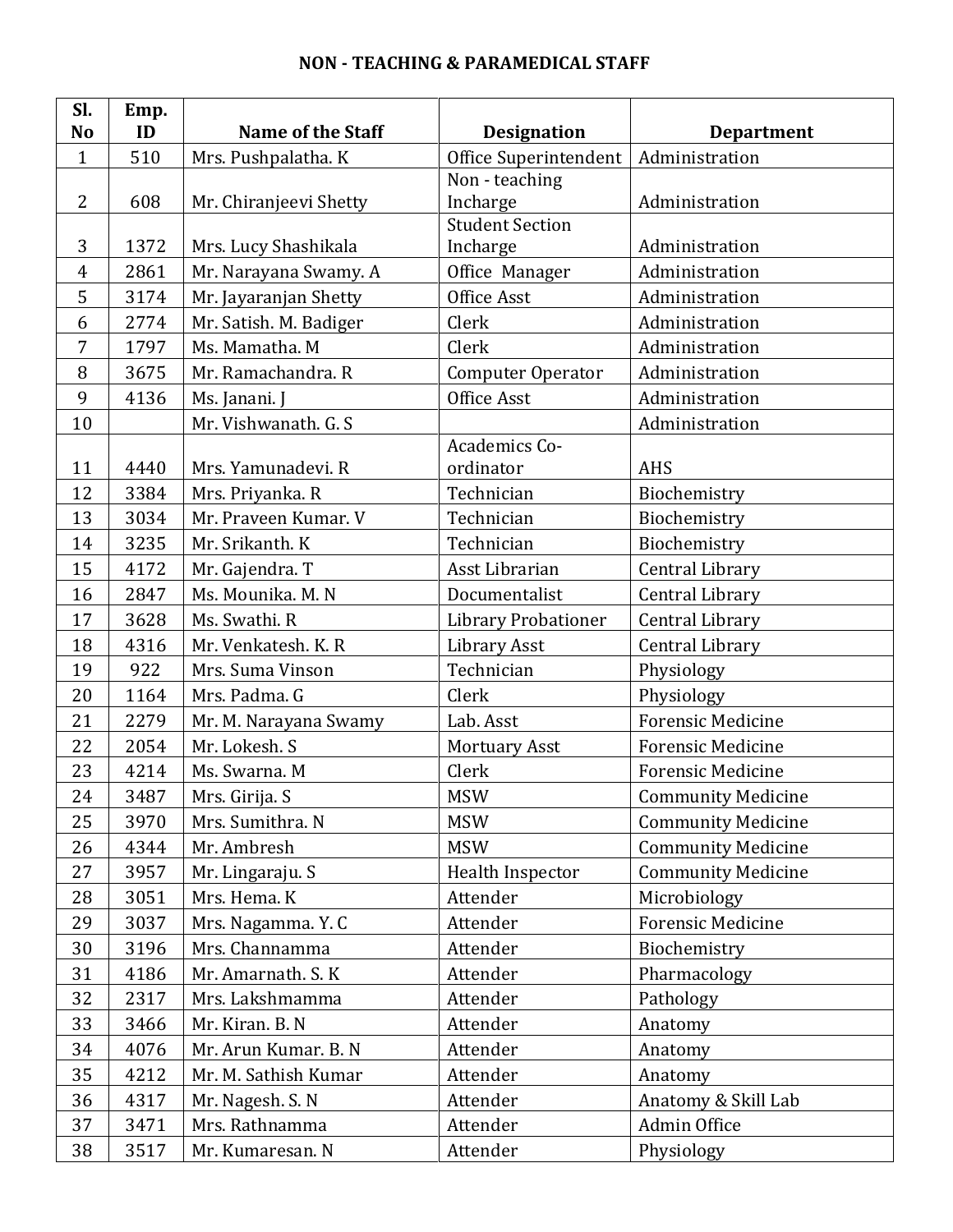| 39 | 3649 | Mrs. Shwetha. R          | Attender             | Physiology                                     |
|----|------|--------------------------|----------------------|------------------------------------------------|
| 40 | 4510 | Mrs. Veenashree          | Attender             | <b>Central Library</b>                         |
| 41 | 3217 | Mrs. Sudha. M            | Attender             | <b>Community Medicine</b>                      |
| 42 | 4478 | Mrs. Uma Devi. B. M      |                      | Administration                                 |
| 43 | 629  | Mrs. Pushpalatha. G      | P. A (Med. Supdt)    | Administration                                 |
| 44 | 2788 | Ms. Kalai Mani. S        | P. A (N. A)          | Administration                                 |
| 45 | 4283 | Mrs. Thanuja. H. S       | Office Asst          | Administration                                 |
| 46 | 1099 | Mr. Srikanth. M          | Accountant           | <b>Accounts Section</b>                        |
| 47 | 4343 | Mr. Shyam Kumar. T. R    | <b>HR</b>            | <b>Accounts Section</b>                        |
|    |      |                          | Insurance Co -       |                                                |
| 48 | 1055 | Mr. Prahalada. C. V      | ordinator            | <b>Insurance Department</b>                    |
|    |      |                          | Insurance Co -       |                                                |
| 49 | 1422 | Mr. Ravi Kumar. B. V     | ordinator            | <b>Insurance Department</b>                    |
| 50 | 3474 | Mr. Praveen. P           | Storekeeper Incharge | <b>Central Stores</b>                          |
| 51 | 2057 | Mr. Chethan. K           | Clerk                | <b>Central Stores</b><br><b>Central Stores</b> |
| 52 | 4382 | Mr. T. N. Subramanya     | Asst. Store Keeper   |                                                |
| 53 | 4381 | Mr. Siva Das. P. K       | <b>PRO</b>           | Reception                                      |
| 54 | 4462 | Mrs. Lydia Dorathy       | Receptionist         | Reception                                      |
| 55 | 4378 | Mrs. Shalini. C. R       | Receptionist         | Reception                                      |
| 56 | 4488 | Mrs. Chaithra. G. V      | Receptionist         | Reception                                      |
| 57 | 2124 | Mrs. Lalitha. H. B       | Clerk                | Dean Office                                    |
| 58 | 4247 | Mrs. Lakshmi. S          | Clerk                | <b>OBG</b>                                     |
| 59 | 536  | Mr. Santhosh. K          |                      | Office                                         |
| 60 | 3854 | Mr. Basil. K             | Assistant            | IT Department                                  |
| 61 | 1691 | Mrs. Jyothi. V           | Clerk                | Anaesthesia                                    |
| 62 | 4375 | Mrs. Hemavathi. H. D     | Clerk                | Gen. Surgery                                   |
| 63 | 4062 | Mrs. Manjula. N          | Clerk                | Ortho & Ophthal                                |
| 64 | 4471 | Mrs. Anitha. P           | Clerk                | Gen. Medicine                                  |
| 65 | 4213 | Ms. Mamatha Rani. L. N   | Clerk                | Paed & ENT                                     |
| 66 | 4246 | Mrs. Lalitha. S          | Clerk                | Skill Lab                                      |
| 67 | 4512 | Mrs. Chaithra. T. R      | Clerk                | Medicine                                       |
| 68 | 503  | Mrs. Sowmya Shree. S     | <b>Billing Clerk</b> | <b>Billing Section</b>                         |
| 69 | 564  | Mr. Balaraju. H. M       | <b>Billing Clerk</b> | <b>Billing Section</b>                         |
| 70 | 915  | Mrs. Shanthy Krishna     | <b>Billing Clerk</b> | <b>Billing Section</b>                         |
| 71 | 3484 | Mr. Murali. B            | <b>Billing Clerk</b> | <b>Billing Section</b>                         |
| 72 | 3923 | Mr. Srinivasa. S         | <b>Billing Clerk</b> | <b>Billing Section</b>                         |
| 73 | 3570 | Mr. R. Sagaya Deva Nesan | Sr. Pharmacist       | Pharmacy                                       |
| 74 | 1140 | Mr. Mahesh. G            | Pharmacist           | Pharmacy                                       |
| 75 | 4052 | Ms. Devipriya. M. K      | Pharmacist           | Pharmacy                                       |
| 76 | 4173 | Ms. Arya. H. S           | Pharmacist           | Pharmacy                                       |
| 77 | 3117 | Ms. Nethravathi. M. V    | Pharmacy. Asst       | Pharmacy                                       |
| 78 | 3821 | Mr. Rahul. E. R          | Pharmacy. Asst       | Pharmacy                                       |
| 79 | 1730 | Mr. Shashidhar. N        | Pharmacy. Asst       | Pharmacy                                       |
| 80 | 2104 | Mr. Narendra. B. R       | Pharmacy. Asst       | Pharmacy                                       |
| 81 | 3927 | Mr. Lokesh. B            | Pharmacy. Asst       | Pharmacy                                       |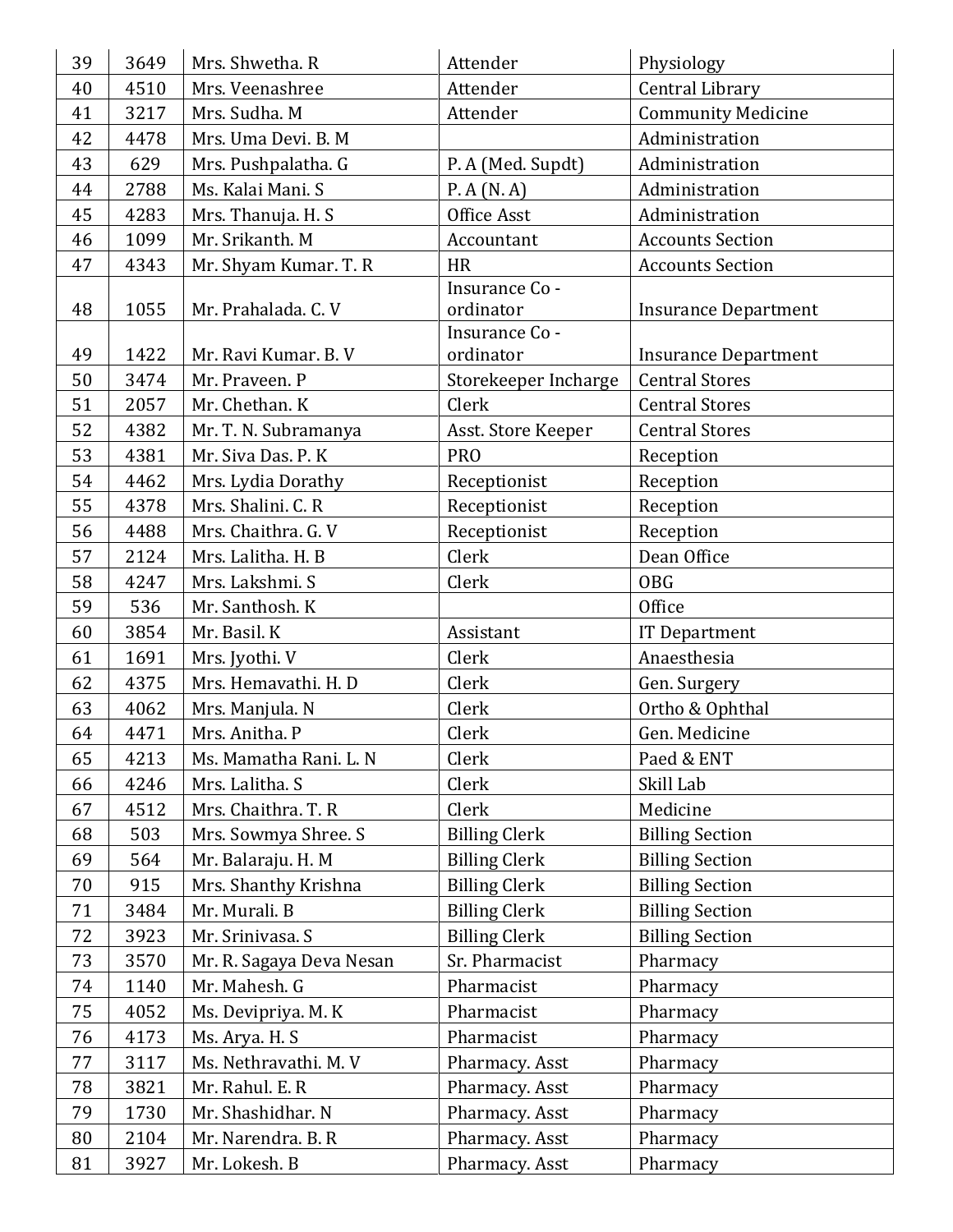| 82  | 3958 | Mr. Shijin. E. T        | Pharmacy. Asst   | Pharmacy                   |
|-----|------|-------------------------|------------------|----------------------------|
| 83  | 4047 | Mr. Jithu krishna. N. D | Pharmacy. Asst   | Pharmacy                   |
| 84  | 555  | Mr. Satish. R           | Supervisor       | Housekeeping               |
| 85  | 445  | Mr. Sudhakar. P         | Supervisor       | Housekeeping               |
| 86  | 3000 | Mr. Yashwanth Kumar     | Supervisor       | Housekeeping               |
| 87  | 2813 | Ms. Shwetha. H. M       | Supervisor       | Housekeeping               |
| 88  | 4234 | Mrs. Radhika. S. P      | Supervisor       | Housekeeping               |
| 89  | 3689 | Mr. G. Ravi             | Electrician      | Maintanence                |
| 90  | 366  | Mr. Muniraju            | Carpenter        | Maintanence                |
| 91  | 412  | Mr. Manjunath           | Carpenter        | Maintanence                |
| 92  | 4105 | Mr. Sachin Poojari      | Assistant        | Maintanence                |
| 93  | 4107 | Mr. M. Narayanappa      | Electrician      | Maintanence                |
| 94  | 4207 | Mr. K. Mohan            | Electrician      | Maintanence                |
| 117 | 4027 | Mr. A. Prabhu Dass      | Manager          | <b>MRD</b>                 |
| 118 | 3501 | Mr. Gurubasavaraj. R    | <b>MRO</b>       | <b>MRD</b>                 |
| 119 | 1061 | Mr. Mehaboob Basha      | <b>MRT</b>       | <b>MRD</b>                 |
| 120 | 3486 | Mrs. Kavitha. N         | <b>MRT</b>       | MRD(M. S. Office)          |
| 121 | 3831 | Mrs. Kavitha. K         | <b>MRT</b>       | <b>MRD</b>                 |
| 122 | 4112 | Mr. Mohammed Jakriya    | <b>MRT</b>       | <b>MRD</b>                 |
| 123 | 580  | Mr. Muniraju. P. V      | <b>MRD Clerk</b> | <b>MRD</b>                 |
| 124 | 694  | Mr. Arun Kumar. V       | <b>MRD Clerk</b> | MRD(Pharmacy)              |
| 125 | 3101 | Ms. Vidya. S            | <b>MRD Clerk</b> | <b>MRD</b>                 |
| 126 | 3199 | Mrs. Kusuma. M          | <b>MRD Clerk</b> | <b>MRD</b>                 |
| 127 | 3859 | Mr. N. Raj Kumar        | <b>MRD Clerk</b> | <b>MRD</b>                 |
| 128 | 3173 | Mrs. Saba Anjum         | Tutor            | Radiology                  |
| 129 | 631  | Mr. Abbas Basheer       | CT Tech          | Radiology                  |
| 130 | 3813 | Mr. Devanbu. M          | <b>MRI</b> Tech  | Radiology                  |
| 131 | 2129 | Mr. Ajith Sebastian     | X - Ray Tech     | Radiology                  |
| 132 | 2157 | Mr. Amal Kiran          | X - Ray Tech     | Radiology                  |
| 133 | 2971 | Mr. Vikas. K. R         | X - Ray Tech     | Radiology                  |
| 134 | 3153 | Ms. Tulsi Krishna       | X - Ray Tech     | Radiology                  |
| 135 | 2365 | Ms. Sruthi. S           | X - Ray Tech     | Radiology                  |
| 136 | 3967 | Mr. Rathul. P. P        | X - Ray Tech     | Radiology                  |
| 137 | 3969 | Mr. Showkkath. M. A     | X - Ray Tech     | Radiology                  |
| 138 | 3718 | Mrs. Megha. M. C        | Clerk            | Radiology                  |
| 139 | 3984 | Ms. Thanushree. M       | Clerk            | Radiology                  |
| 140 | 4055 | Ms. Vandana. V          | Clerk            | Radiology                  |
| 141 | 4061 | Ms. Akshatha            | Clerk            | Radiology                  |
| 142 | 723  | Ms. Kowsalya. S         | Lab. Tech        | Central Lab (Pathology)    |
| 143 | 917  | Mr. Gangadhar. P. S     | Lab. Tech        | Central Lab (Pathology)    |
| 144 | 964  | Ms. Rajamma. T          | Lab. Tech        | Central Lab (Pathology)    |
| 145 | 1433 | Mrs. Anniamma Chacko    | Lab. Tech        | Central Lab (Pathology)    |
| 146 | 1820 | Ms. Sonia. K            | Lab. Tech        | Central Lab (Biochemistry) |
| 147 | 1870 | Mr. Vinod Kumar. K. V   | Lab. Tech        | Central Lab (Phlebotomy)   |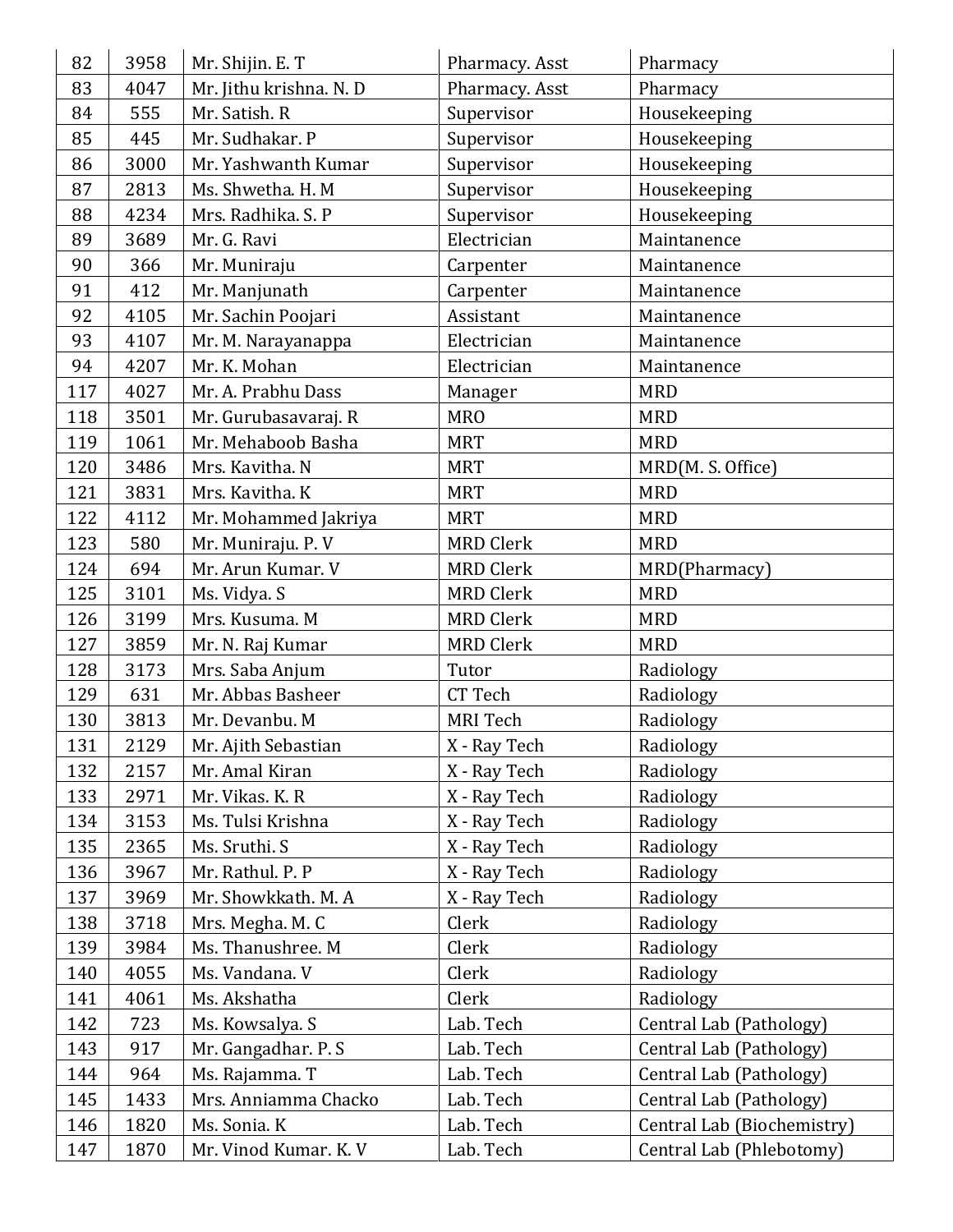| 148 | 2231 | Ms. Tamizharasi. D        | Lab. Tech                       | Central Lab (Microbiology)     |
|-----|------|---------------------------|---------------------------------|--------------------------------|
| 149 | 2327 | Mr. Abhishek. H. V        | Lab. Tech                       | Central Lab (Biochemistry)     |
| 150 | 2878 | Mr. Ravi. H               | Lab. Tech                       | Central Lab (Phlebotomy)       |
| 151 | 3190 | Mr. Santhosh Kumar. N     | Lab. Tech                       | Central Lab (Pathology)        |
| 152 | 3205 | Ms. Vimala. A             | Lab. Tech                       | Central Lab (Phlebotomy)       |
| 153 | 3294 | Mr. Chethan. R            | Lab. Tech                       | Central Lab (Biochemistry)     |
| 154 | 3434 | Mr. Manoj Kumar. N        | Lab. Tech                       | Central Lab (Pathology)        |
| 155 | 3503 | Mr. Narasimha Reddy. K. G | Lab. Tech                       | Central Lab (Microbiology)     |
| 156 | 3620 | Mr. Dilli Kumar. T        | Lab. Tech                       | Central Lab                    |
| 157 | 3647 | Mr. Sharath Babu. V       | Lab. Tech                       | Central Lab (Microbiology)     |
| 158 | 3721 | Ms. Honey Jacob           | Lab. Tech                       | Central Lab (Microbiology)     |
| 159 | 3853 | Mr. Anjaneya              | Lab. Tech                       | Central Lab (Pathology)        |
| 160 | 4138 | Mrs. Sonia Mary           | Lab. Tech                       | Central Lab (Microbiology)     |
| 161 | 4174 | Mr. Mallikarjun. H. M     | Lab. Tech                       | Central Lab (Microbiology)     |
| 162 | 4232 | Mrs. Asha Rani. M. N      | Lab. Tech                       | Central Lab (Biochemistry)     |
| 163 | 4273 | Mr. Machaiah. P. V        | Lab. Tech                       | Central Lab (Pathology)        |
| 164 | 4367 | Ms. Shalini. B. R         | Lab. Tech                       | Central Lab (Biochemistry)     |
| 165 | 4414 | Mr. Venu. G               | Lab. Tech                       | Central Lab (Biochemistry)     |
| 166 | 4468 | Ms. B. Chandrakala        | Lab. Tech                       | Central Lab (Phlebotomy)       |
| 167 | 2620 | Mrs. Mamatha. K. M        | Clerk                           | Central Lab (Pathology)        |
| 168 | 3041 | Mrs. Bharathi. B. K       | Clerk                           | Central Lab (Dispatch Section) |
| 169 | 1780 | Mrs. Veena. A             | Clerk                           | Central Lab (Biochemistry)     |
| 170 | 3668 | Mrs. Chaithra. B          | Clerk                           | Central Lab (Microbiology)     |
| 171 | 4179 | Ms. Varsha Babu. K        | Jr. Scientist                   | PCR Lab                        |
| 172 | 3397 | Mr. Suman. T. V           | Lab. Tech                       | PCR Lab                        |
| 173 | 3778 | Mr. Suresh. S             | Lab. Asst                       | Sample Collection              |
| 174 | 3779 | Mr. Suresh Upadhyay       | Lab. Asst                       | <b>Sample Collection</b>       |
| 175 | 3777 | Mr. Bupathi. S            | Lab. Asst                       | <b>Sample Collection</b>       |
| 176 | 477  | Mr Sanjay. K. R           | Technician                      | <b>Blood Bank</b>              |
| 177 | 1871 | Mr. Mukundan. N. C        | Technician                      | <b>Blood Bank</b>              |
| 178 | 3019 | Mrs. Jessy. S             | Technician                      | <b>Blood Bank</b>              |
| 179 | 4248 | Mr. Ilayaraja. G          | Technician                      | <b>Blood Bank</b>              |
| 180 | 650  | Mr. Selva Kumar. K        | Technician                      | Gas Manifold                   |
| 181 | 3710 | Mr. Rakshith Kumar. C     | Assistant                       | Gas Manifold                   |
| 182 | 3374 | Mr. Shaik Bhavajan        | I/C Technician                  | <b>Dialysis</b>                |
| 183 | 3552 | Mrs. Ranjitha. B. M       | Technician                      | <b>Dialysis</b>                |
| 184 | 4089 | Mr. Ravindra. L           | Technician                      | <b>Dialysis</b>                |
| 185 | 3980 | Mr. C. Harikrishna        | Technician                      | Cath Lab                       |
|     |      |                           | <b>Tutor Cum</b>                |                                |
| 186 | 3140 | Ms. Arunima. G. K         | Echocardiographer               | Cath Lab                       |
| 187 | 4302 | Ms. Jeslin Kuriachan      | <b>Tutor Cum</b>                | Cath Lab                       |
| 188 | 697  | Mr. Prashantha. G         | Echocardiographer<br><b>MSW</b> | <b>Community Medicine</b>      |
|     |      |                           |                                 |                                |
| 189 | 4380 | Mrs. Nethravathi. T. N    | <b>MSW</b>                      | Psychiatry & ICTC Counsellor   |
| 190 | 3124 | Mr. Shishijo Jacob        | <b>Biomedical Engg</b>          | Biomedical (PCR Lab)           |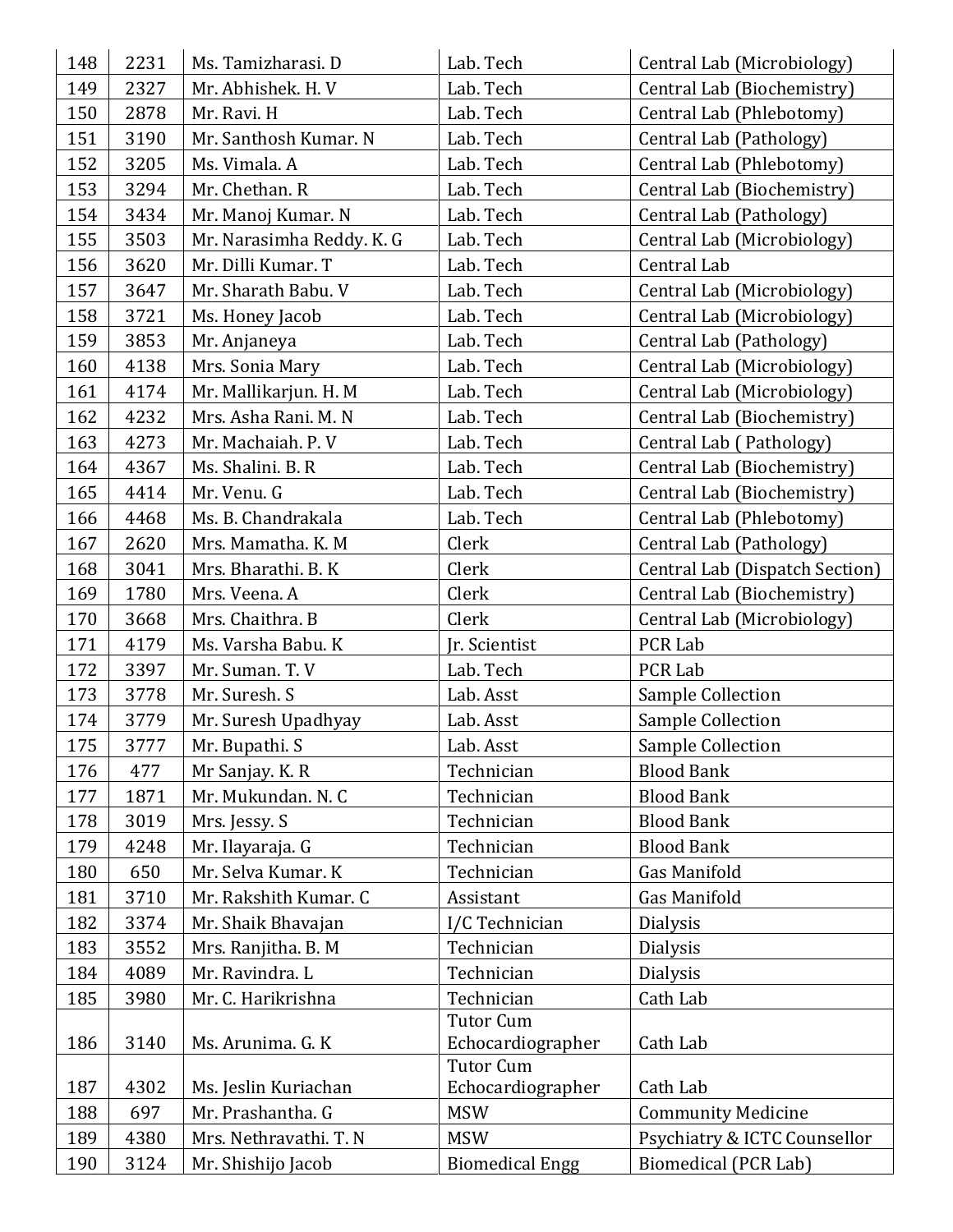| 191 | 2690 | Mr. Arun. K. P             | <b>Biomedical Engg</b> | Biomedical          |
|-----|------|----------------------------|------------------------|---------------------|
| 192 | 3394 | Mr. Arjun. K               | <b>Biomedical Engg</b> | Biomedical          |
| 193 | 4092 | Ms. Supriya. K. R          | Refractionist          | Ophthalmology       |
| 194 | 545  | Mr. Harish. T              | Technician             | CSSD                |
| 195 | 2307 | Mr. Bharath. M             | Assistant              | <b>CSSD</b>         |
| 196 | 2329 | Mr. Kanakaraj              | Assistant              | <b>CSSD</b>         |
| 197 | 4308 | Mr. Abbas. M               | Assistant              | <b>CSSD</b>         |
| 198 | 4423 | Mr. Madhusudhan. G. S      | Assistant              | <b>CSSD</b>         |
| 199 | 1365 | Mr. Narayanaswamy          | Tailor                 | <b>CSSD</b>         |
| 200 | 3058 | Mr. Mahendra               | Incharge               | Laundry             |
| 201 | 3350 | Mr. Gangadhar              | Assistant              | Laundry             |
| 202 | 3972 | Mr. Brindha. V             | Scrub                  | <b>OT</b>           |
| 203 | 3874 | Ms. Pavida. J              | Technician             | <b>OT</b>           |
| 204 | 3858 | Ms. Reshma Gopala Krishnan | Technician             | <b>OT</b>           |
| 205 | 3991 | Ms. Sanjina Mol Saji       | Scrub                  | <b>OT</b>           |
| 206 | 4404 | Mr. Mohammed Abbas         | Tech                   | <b>OT</b>           |
| 207 | 4405 | Mr. Mohammed Salim         | Tech                   | <b>OT</b>           |
| 208 | 4406 | Mr. Abid Sham. S           | Tech                   | <b>OT</b>           |
| 209 | 2980 | Mr. Gopalakrishna          | Attender               | Ortho OPD           |
| 210 | 2717 | Mr. Kumar                  | Attender               | 2nd Floor           |
| 211 | 1654 | Mr. Srinivas. K. S.        | Attender               | Lab Dispatch        |
| 212 | 476  | Mr. Syed Shamsuddin        | Attender               | Paed OPD            |
| 213 | 688  | Mr. Bya Reddy              | Attender               | 2nd Floor           |
| 214 | 3561 | Mr. R. Chandrashekar       | Attender               | Casualty/Obs(Night) |
| 215 | 1915 | Mr. Chandrashekar          | Attender               | NICU/PICU           |
| 216 | 3535 | Mr. Govindappa             | Attender               | 2nd Floor           |
| 217 | 4147 | Mr. Monuddin               | Attender               | <b>MICU</b>         |
| 218 | 3998 | Mr. Narayanagowda          | Attender               | Reception           |
| 219 | 2928 | Mr. Ranjith Kumar. G       | Attender               | 2nd Floor (Night)   |
| 220 | 2093 | Mr. Thirumala Naidu        | Attender               | Casualty            |
| 221 | 3594 | Mr. Thulasi. K             | Attender               | <b>OT</b>           |
| 222 | 2892 | Mr. Vijay Kumar            | Attender               | Observation         |
| 223 | 4467 | Mr. A. Shanmugam           | Attender               | Ortho OPD           |
| 224 | 1640 | Mrs. Nagendra Kumari       | Attender               | Paed/NS Office      |
| 225 | 897  | Mrs. Prabhamani            | Attender               | OBG OPD             |
| 226 | 1416 | Mrs. Rukmini               | Attender               | Physiotheraphy      |
| 227 | 3145 | Mrs. Sangeetha Salimath    | Attender               | Radiology           |
| 228 | 3973 | Mrs. Sharada               | Attender               | Dermat OPD          |
| 229 | 311  | Mrs. Savithri. G           | Attender               | Dental OPD          |
| 230 | 3193 | Mrs. Sowmya. S             | Attender               | Surg OPD            |
| 231 | 3006 | Mrs. Bhavana. B. S         | Attender               | Principal Office    |
| 232 | 4499 | Ms. Bhavani. G. M          | Attender               | Psy & Derm OPD      |
| 233 | 2570 | Mrs. Vasanthi. S           | Attender               | <b>Dialysis</b>     |
| 234 | 653  | Mrs. Gayathramma           | Attender               | 108 Ward            |